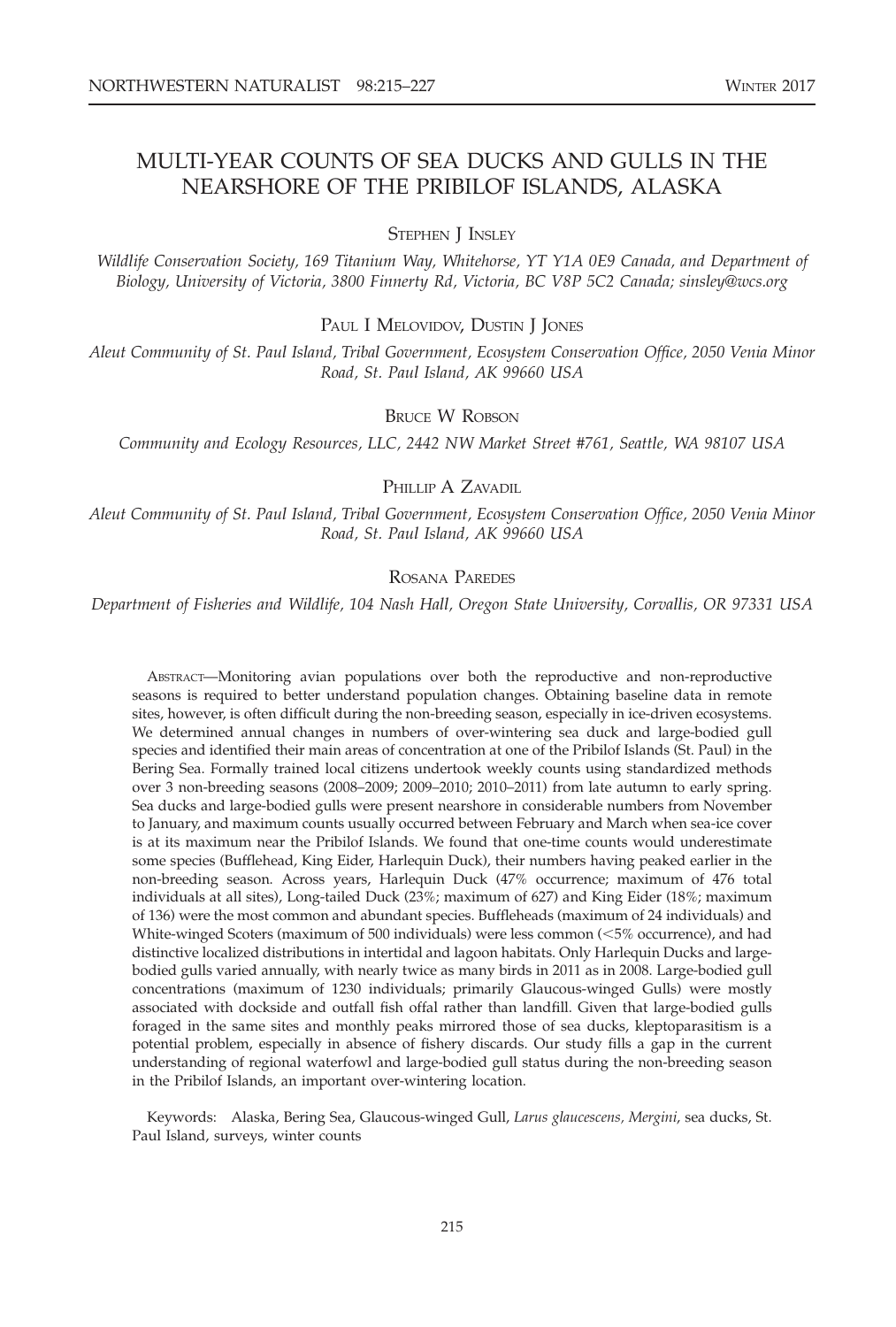Reliable long-term data on abundance and reproductive success of well-chosen species can be one of the best indications of what is happening in the broader ecosystem (Furness and Camphuysen 1997; Piatt and others 2007). To be useful early warning signals of environmental changes, ecological indicators should ideally be easily measured and have a known response to disturbances, anthropogenic stresses, and changes over time (Dale and Beyeler 2001). Thus, knowing species' responses yearround can be critical as different stressors from the non-breeding season can carry over effects to the breeding season, ultimately affecting population numbers (Renner and others 2014). In remote areas such as the Bering Sea, biological data collection occurs mostly during the breeding season (summer period) because of the logistical challenges and cost of winter sampling (Byrd and others 2008; Renner and others 2014). As a result, there are substantial informational gaps for the non-breeding or over-wintering period (September to May) for most species.

Community-based research is an alternative approach using local residents that has been shown to produce reliable data (for example, Mahoney and others 2009; Dickinson and others 2012; Huntington and others 2013; Fidel and others 2014). Given many participants' lack of formal scientific background, the success of such an endeavor relies strongly on collaboration with experts, consistent methods, and a standardized training program, among other factors (Freitag and Pfeffer 2013). Additionally, community-based research benefits local communities through increasing the scientific understanding of the ecosystem and awareness of the importance of maintaining a healthy environment, and by providing hands-on experience (Haywood and others 2016). There are a number of examples of well-trained local citizens following detailed protocols over multiple years in Alaska citizen-science programs, collecting reliable and useful baseline data (for example, Brewer 2007). In addition, local citizens living in remote communities, such as the Aleuts, are well positioned to address non-breeding data gaps in Alaska because they are familiar with the habitats and species that they depend upon for subsistence.

The sea-ice edge in the Bering Sea has high biological importance for many species throughout the year (Hunt and Stabeno 2002). The Pribilof Islands are located at the southernmost extent of the winter sea-ice pack in the Bering Sea, and as a result are the destination for many migrant species that follow the ice edge. The areas surrounding these islands are essential winter habitat for a number of sea duck species such as Common Eider (Somateria mollissima), King Eider (Somateria spectabilis), Harlequin Duck (Histrionicus histrionicus), Long-tailed Duck (Clangula hyemalis), White-winged Scoter (Melanitta deglandi), and Red-breasted Merganser (Mergus serrator; Sowls 1993, 1997). Two species listed as threatened in Alaska, the Steller Eider (Somateria fischeri) and Spectacled Eider (Polysticta stelleri), also winter in these islands (Sowls 1997). Sea ducks are known to conduct extensive winter movements to temperate and subarctic regions (Petersen and Flint 2002; Lok and others 2011; Martin and others 2015), apparently triggered by ice formation that abruptly renders non-breeding sites at higher latitudes unsuitable. Because sea ducks require open water to forage, sea-ice cover that prevents access to open water will force birds to move away from an area (Guillemette and others 1993; Bump and Lovvorn 2004). The common pattern of winter movements is therefore one of mass movements of sea ducks from northern to more southern non-breeding sites once sea-ice cover prevents efficient foraging (Oppel and others 2008; Bartzen and others 2016).

The Pribilof Islands are also non-breeding wintering sites for the Glaucous-winged Gull (Larus glaucescens), the most abundant largebodied Larus in the Northeastern Pacific (Hayward and Verbeek 2008), and one of the few larids that performs large migratory movements (Hatch and others 2011). The other 2 largebodied gull species found in Alaska, the Glaucous Gull (L. hyperboreus) and Herring Gull (L. argentatus), are also winter visitors to the Pribilof Islands, but much less common (Sowls 1997). The occurrence of gulls<sup>1</sup> (Larus spp.) on the Pribilof Islands during the non-breeding season overlaps with peak fishing and associated onshore and near shore processing. Little is known about the gull's potential impact on other non-breeding birds, but it has been shown that other large-bodied gull species such as Kelp

 $1$  Gulls refers to all gull species (Larus spp.) including large-bodied gulls.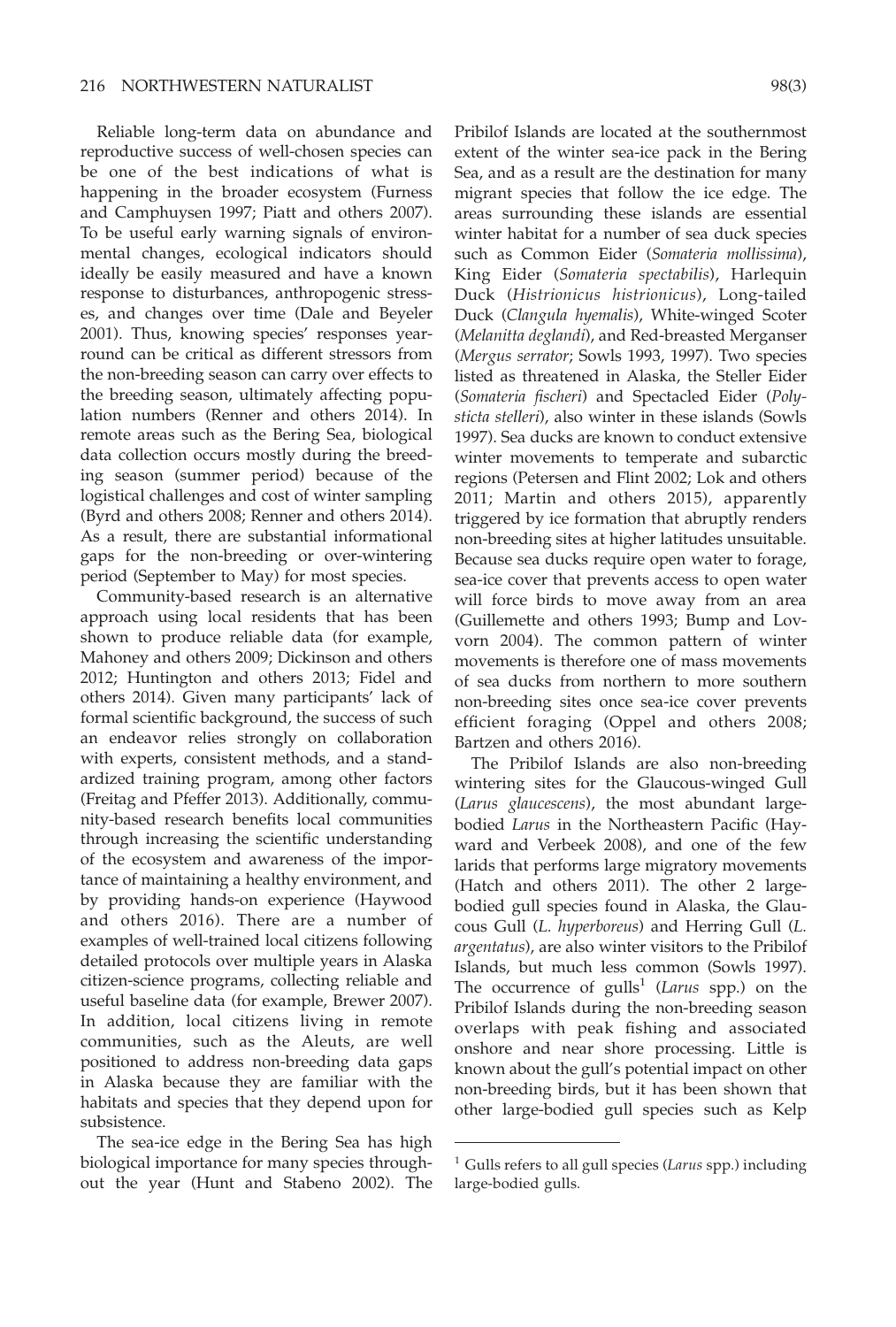

FIGURE 1. Geographic location of St. Paul Island on the Southeastern Bering Sea Continental Shelf, Alaska.

Gulls (Larus dominicanus) and Glaucous Gulls can negatively affect foraging of diving and sea ducks through kleptoparisitism (McGehee and Eitnear 2007; Varpe 2010).

The only estimation of the population of sea ducks and large-bodied gulls in the Pribilof Islands comes from one-time counts in March 1993 and 1996 (Sowls 1997). Our main objective was to estimate the relative abundance and distribution of the main sea duck and largebodied gull species on St. Paul Island using community-based observations. To do so, the St. Paul Ecosystem Conservation Office (ECO), a branch of the Aleut Community of St. Paul Island Tribal Government created to deal with local and regional ecological issues, partnered with regional biologists on this study. The ECO has developed its ability to monitor many aspects of the local environment over the past 10 y, and was in an ideal position to collect nonbreeding sea duck and large-bodied gull data. We had 2 objectives. The first was to conduct regular winter counts of the main sea duck and large-bodied gull species over 3 y to identify monthly peaks and areas of concentration across the island that could be helpful to future population and management studies. Our second objective was to incorporate monitoring of non-breeding avian species into a current longterm and locally based database in sufficient quality to be replicated and capable of demonstrating trend variation of focal species on the Pribilof Islands.

#### **METHODS**

#### Location

This study was carried out on St. Paul Island  $(57°7'N, 170°17'W)$ , the largest of the Pribilof Islands, located approximately 90 km from the very productive continental shelf-break, particularly the Pribilof and Zhemchug Canyons, of the southeastern Bering Sea (Fig. 1). With a surface area of approximately 113 km<sup>2</sup>, St. Paul Island contains an assemblage of nearshore habitats, sea cliffs, beaches, sand dunes, and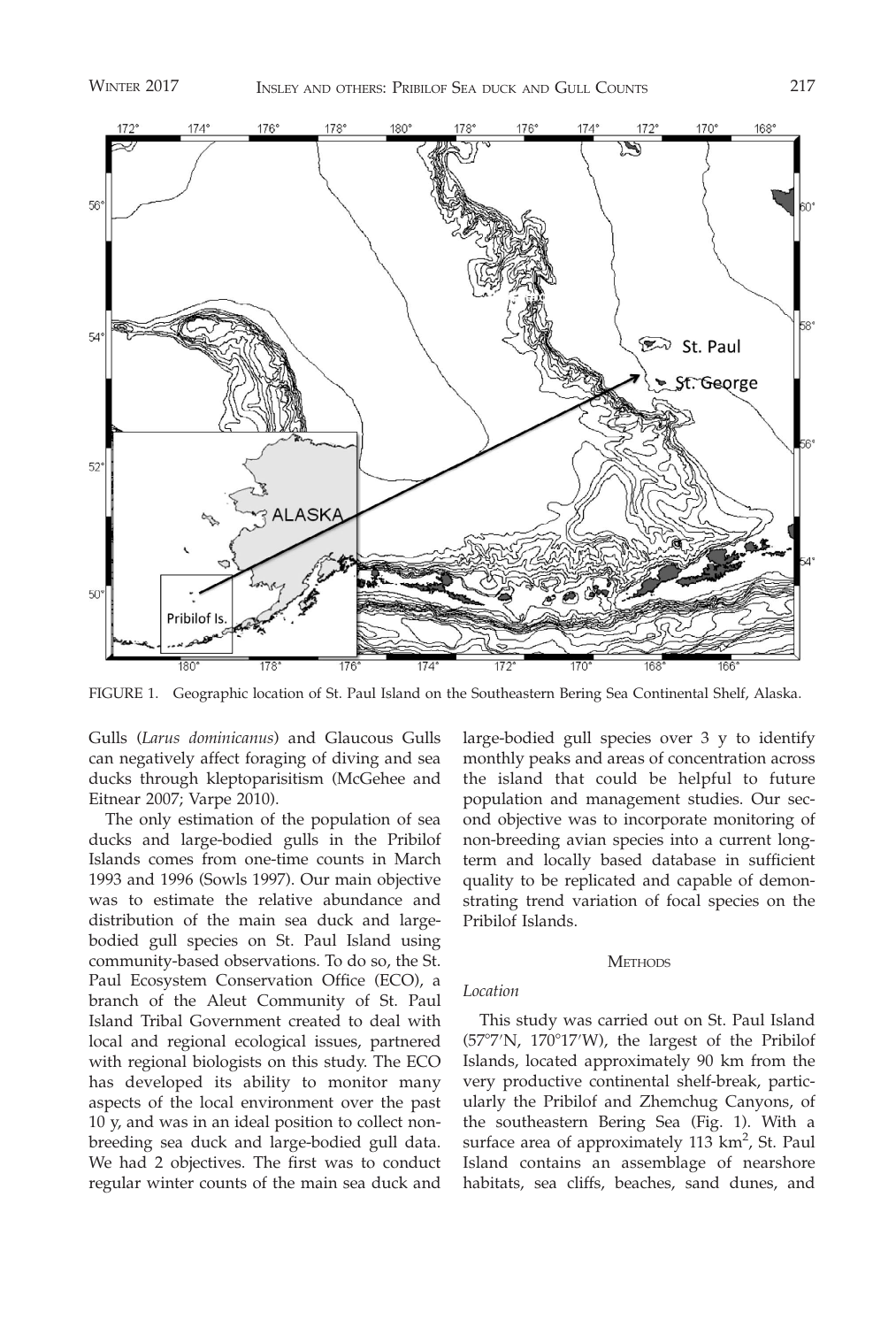coastal wetlands unique in the central Bering Sea. Most of the 73.2-km shoreline of St. Paul is rugged and rocky, rising to sheer cliffs at several headlands, though long, sandy beaches backed by shifting sand dunes flank a number of shallow bays (Jordan 1898) and are suitable waterfowl habitat. The 3 pronounced southwest, southeast, and northeast ''corners'' of the island are subject to significant tidal currents. St. Paul Harbor is protected by a manmade breakwater, which gives the harbor and Salt Lagoon some protection from the Bering Sea environment. Ice begins to form along the coast in the northern Bering Sea as early as November and is advected southward, with maximum ice extent typically occurring in March or April (Stabeno and others 2012). During the summer, significant proportions of the world populations of several seabird species breed at the Pribilof Islands, including Red and Black-legged Kittiwakes (Rissa brevirostris and R. tridactyla), Thick-billed and Common Murres (Uria lomvia and U. aalge), 3 species of Auklets (Aethia spp.), Red-faced Cormorant (Phalacrocorax urile), and 2 Puffin species (Fratercula spp.). Roughly 75% of the world's population of Red-legged Kittiwakes breed on the Pribilof Islands, a site without major aerial predators (Byrd and others 2008).

# Species

Data collection prioritized sea duck species that are visibly distinct, minimizing identification errors, and that occur in sufficient quantities to be useful for annual trend analyses, such as Common and King Eiders, Harlequin Ducks, and Long-tailed Ducks (Sowls 1997). Similarly, data collection for gulls focused on large-bodied gulls, the majority most likely Glaucous-winged Gulls (Larus glaucescens), which are considerably more prevalent in Alaska than the other 2 occurring large-bodied gull species, Glaucous Gull and Herring Gull (Sowls 1997).

## Database and Procedure

The spatial data model of the Island Sentinel database visualizes the island as a series of Regions in which observers (Sentinels) record observations within specific fields of view from defined and repeatable Vantage Points. ''Regions'' refer to broad geographic areas on the island separated by geographical, ecological, or political boundaries. Within each Region are ''Vantage Points'' (distinct points from which observations are made), and ''Views'' (smaller non-overlapping areas within a Region that can be observed). Vantage Points are associated with GPS location coordinates and mapped in GIS.

Within the spatial structure of the Island Sentinel database, observations are categorized based on the subject of the observation (for example, wildlife or environmental monitoring). Each choice triggers a unique set of coded dropdown menus matching each subject area to facilitate fast and efficient data entry. The coded structure of the database allows for a range of count data, behavioral observations, and interactions between species to be recorded. The database module was implemented to include sea duck and large-bodied gull counts consisting of database tables with associated paper and handheld PC data-entry forms. In particular, a data-entry system for recording verifiable species identifications with associated photographic documentation was developed. Specific components of each observation were coded into forms custom-designed for the sea duck and large-bodied gull program. For each set of observations within a Region, a suite of background environmental conditions were also recorded (for example, weather, wind condition, tide, etc.) to aid in future analyses.

Data collection focused on the non-breeding season or over-wintering months including late autumn and early spring (the survey period), November to May in 2008–2009, September to May in 2009–2010, and October to April in 2010– 2011. Survey locations were chosen in order to cover the most important areas of over-wintering bird concentrations as well as areas where surveys could be conducted from vehicles (for instance, unobstructed views of ocean) during winter. Vehicle-based surveys were important to maximizing the likelihood of data collection throughout the survey period, to facilitate access to all survey locations chosen, and to simplify and standardize the protocol (see below). Final survey locations with important bird concentrations were chosen based on their visibility, accessibility, and repeatability across surveyors, as well as continuity with previous survey sites (Sowls 1997). We used a total of 36 Vantage Points covering 9 Regions of the island (Fig. 2). Birds were present in 26 of these Vantage points in 2008–2009, 36 in 2009–2010, and 23 in 2010– 2011. Most sea duck survey locations overlapped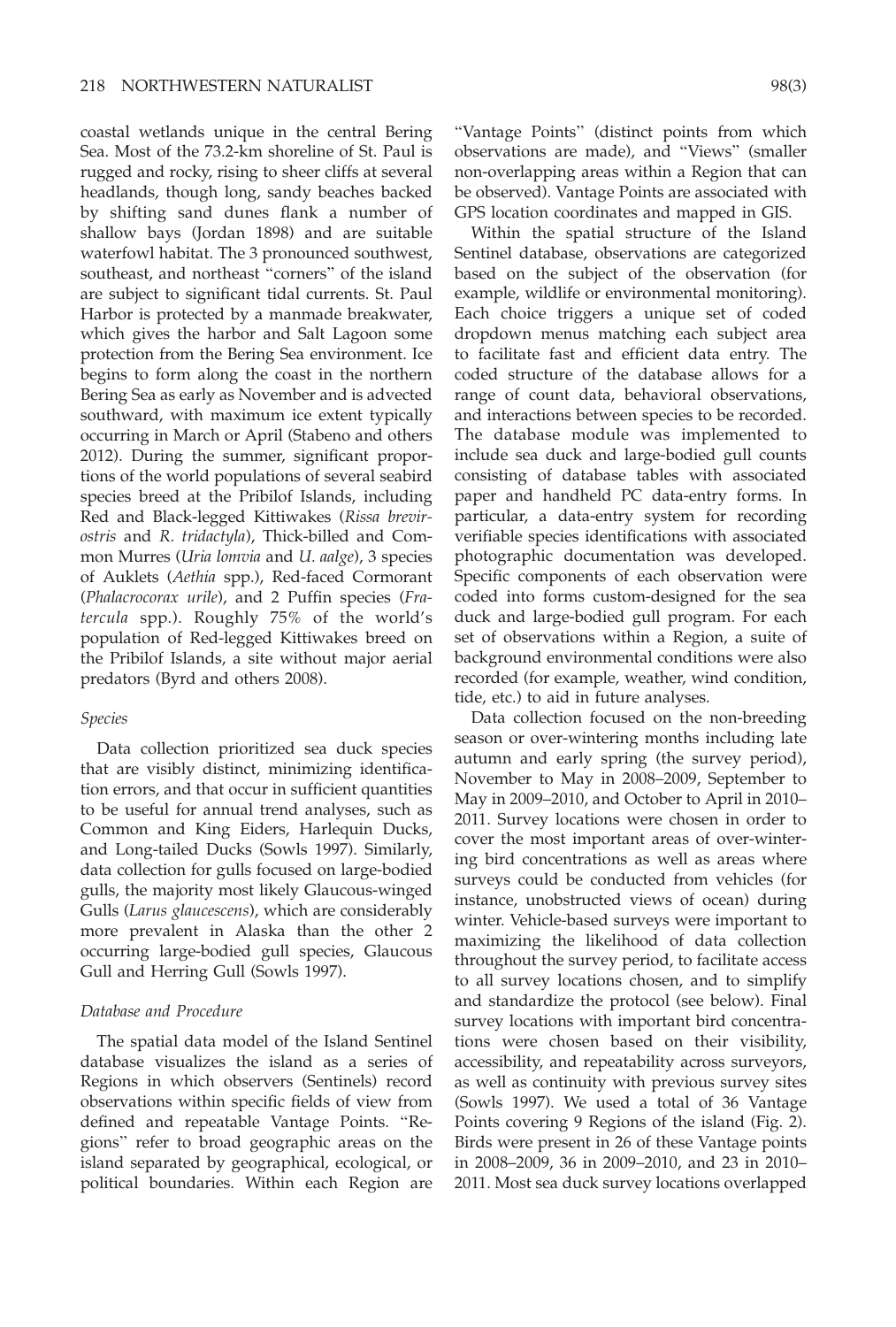

FIGURE 2. Survey regions of sea duck and gull counts at St. Paul Island (SNP), Alaska, during non-breeding season 2008–2009, 2009–2010, and 2010–2011.

with the large-bodied gull survey locations; however, some locations were gull-specific (for example, landfill, Big Lake).

At the onset of the program, experienced personnel trained and tested local citizens onsite in counting, species identification, and data recording. Observations across all island Vantage Points were conducted on a weekly basis, weather permitting. In order to ensure location repeatability, each survey site was identified with GPS coordinates and marker posts. The surveys began as early as 10:10 at the 1st site and finished as late as 16:40 at the last Vantage Point, and were constrained be winter daylight hours. Starting Vantage Points were varied in order to minimize time-of-day bias for any particular site. The observation protocol involved driving to each site and conducting 15- to 30-min scans from the vehicle using a window-mounted spotting scope (40x) and handheld binoculars  $(10 \times 42)$ . Scans involved searching the water in an arc, from left to right, to approximately 1 mile (1.6 km) offshore, and counting and identifying all target birds. The outer limits of the count area were approximate, with the exception of areas that had specifically defined boundaries. Inclement weather and road conditions limited some observations, especially at the most distant sites (NE Point and SW Point).

Exact counts and species identifications were not always possible. To account for this, bird counts were conducted in a hierarchical manner to take advantage of as much information as possible. Two aspects of detail were considered. The first was the amount, which ranged from the general category of present-absent to an exact count. The second involved the category, which ranged from the general category of ''sea duck'' to being able to classify species and class (such as male, female, or immature). The same methods used for sea ducks were also used for conducting gull counts, except that no attempt was made to sex gulls or to determine hybrids. Unless specifically identified as a different species of gull, all unidentified gulls were categorized as large-bodied gulls. These gulls were most likely to be Glaucous-winged Gulls, the most abundant species present on the island (Sowls 1997). Current Island Sentinel data collection method was adapted using handheld field computers (PDAs) synchronized with a desktop database to the different levels of detail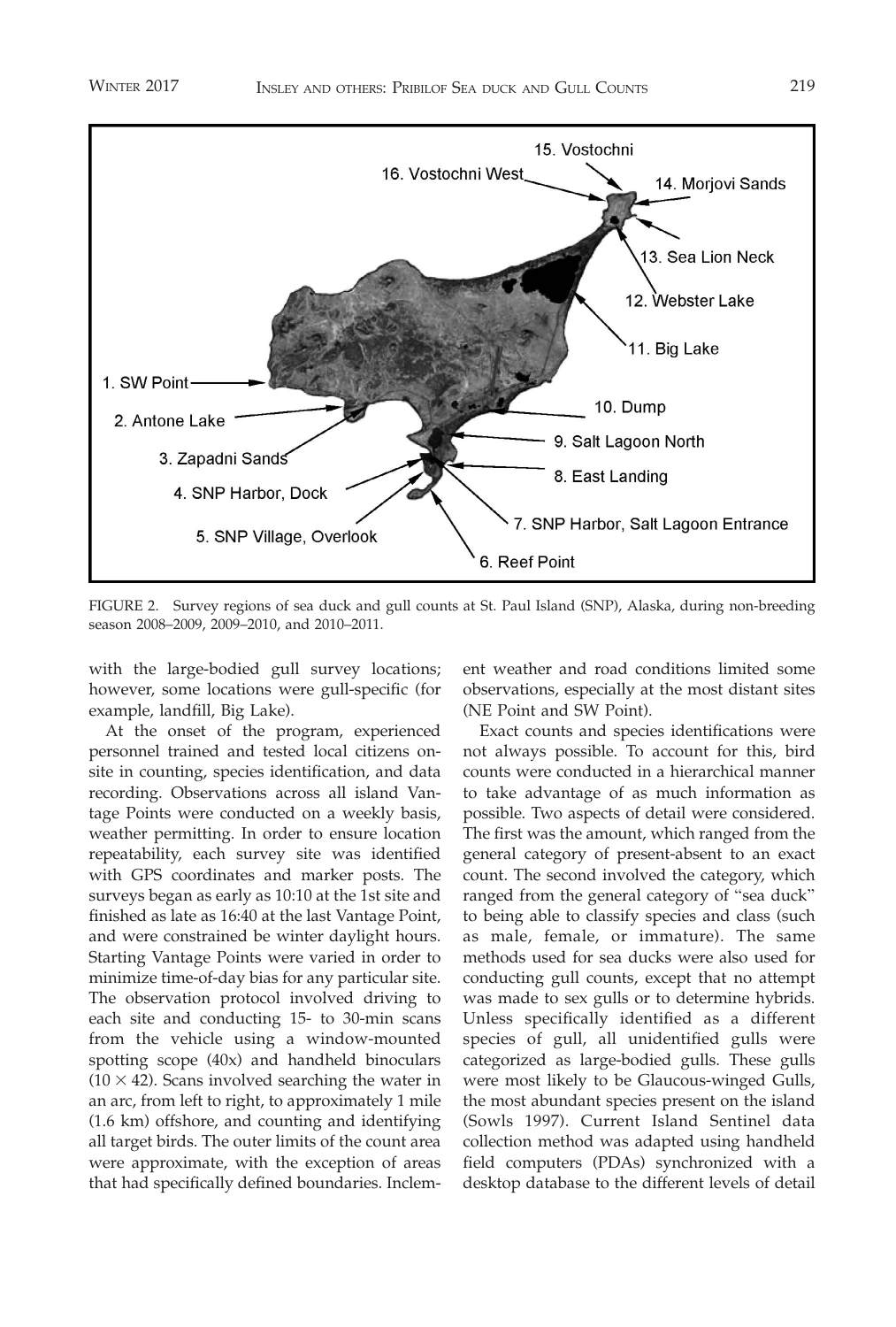required for this study. When large numbers of birds occurred, count estimations using blocking techniques were used (such as counting 10, using this size/density of block to count 100, then counting all birds in blocks of 100).

## Data Analysis

We determined the frequency of occurrence of each focal species based on the total number of times each species was seen at least once in all Vantage Points during a year (Table 1). Mean, maximum number, and date of weekly counts (sum of all Vantage Points) for sea ducks and large-bodied gulls are summarized in Table 1. Weekly counts of the 5 most common and abundant sea duck species and large-bodied gulls were averaged per month for analyzing inter-annual variation of bird counts. For this process, mean counts were analyzed using year as fixed factor and month as a random factor in a general linear model (GLM). Finally, we used the maximum weekly count to identify important areas of sea duck and gull concentration. The distribution of the maximum weekly count (sum of all Vantage Points) was plotted with symbols for each species and year on an island map. Statistical analysis was carried out using PASW Statistics 18. GLM residuals met the assumptions of homogeneity, independence, and normality. Multiple comparisons were undertaken using post-hoc Tukey's HSD tests. Means were expressed as  $\pm$  standard error of the mean. All comparisons were 2-tailed, and differences were considered significant when P  $\leq 0.05$ .

#### **RESULTS**

The highest numbers of sea ducks and largebodied gulls were found during February and March; however peak numbers varied among species (Table 1). The most common sea duck species across years were Harlequin Duck, Longtailed Duck, King Eider, Bufflehead (Bucephala albeola), and White-winged Scoter (Table 1). There were no annual differences in the mean numbers of all focal species ( $P > 0.05$ ) except for Harlequin Duck and large-bodied gull (see below).

Counts of all sea duck species and largebodied gulls show consistently high numbers between November and January in all years. There were additional peaks in March 2011 for most species and in 2008 for Long-tailed Ducks (Fig. 3).

## Buffleheads

The peak abundance of Buffleheads was  $\leq$ 25 in all years and  $\leq$ 5 throughout the rest of the year (Fig. 3a). Geographic distribution of Buffleheads during the date of peak abundance was confined to the southern, more protected areas of the island such as Salt Lagoon (Fig. 4).

## Harlequin Ducks

Harlequin Ducks were the most commonly observed sea duck species (47% occurrence) and the 2nd most abundant, based on maximum counts per location (Table 1) and sum of counts throughout the year (Fig. 3b). Their peak abundance from November through January was 300 to 470 individuals, and fluctuated between roughly 50 and 250 between peaks. Harlequin Duck numbers differed among years  $(F_{1, 63} =$ 5.051,  $P = 0.009$ ; Table 1). There were more birds in 2010–2011 than in 2009–2010 (Tukey's HSD test:  $P = 0.035$ ) and in 2008–2009 (Tukey's HSD test:  $P = 0.010$ ). The primary concentrations in all years were observed at Northeast Point, Reef, Southwest Point, and Tolstoi/Zapadni (Fig. 4).

### King Eiders

In addition to peak abundances in January 2008–2009 and December 2009–2010, King Eiders had a distinctive secondary peak in abundance during February 2010. Overall, observed numbers were the lowest in 2010–2011  $(< 50$ ) and highest in 2009–2010 (136 birds; Fig. 3c). Geographic distribution of King Eiders during the date of peak abundance was confined to the southern island region, particularly the Southwest Region. During 2009–2010 and 2010–2011, King Eiders were more widely distributed in the 3 major Regions, Southwest, Southeast, and Northeast Points, where tidal action can be strong (Fig. 4).

### Long-tailed Ducks

Long-tailed Ducks were the most abundant (480–600 in all years) and 2nd most commonly observed (23%) on the island (Table 1 and Fig. 3d). Counts were similar in both number and timeframe in 2009–2010 and 2010–2011. Similar to King Eiders, their abundance peaked in February 2010 and 2011 and in March 2009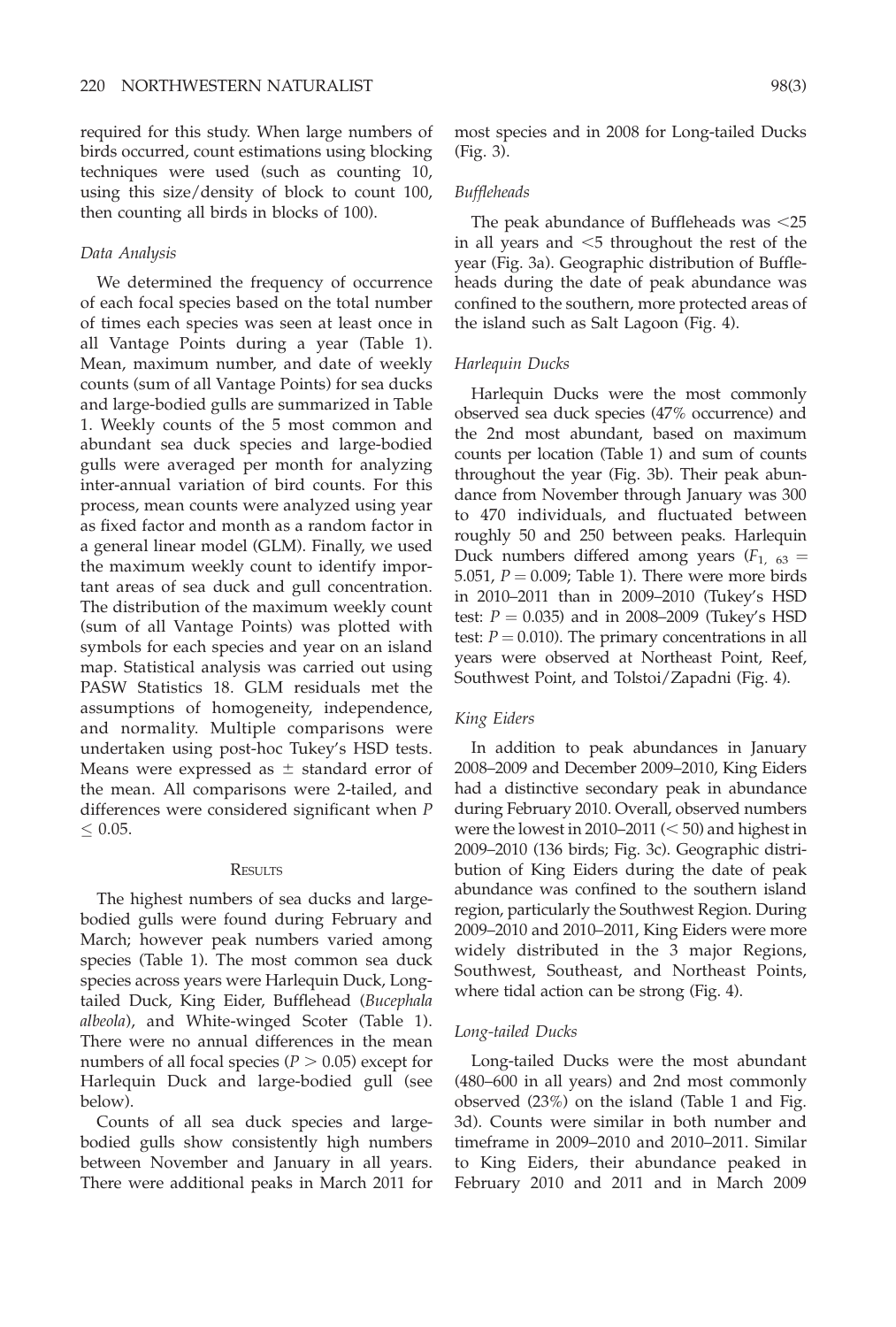|                                                                                                                                                                                                                                                                                                                                                                                                                                |           | 2008-2009         |                                     |                               |                    | 2009-201          |                            |                                                |                      | 2010-201                    |                                              |                                               |
|--------------------------------------------------------------------------------------------------------------------------------------------------------------------------------------------------------------------------------------------------------------------------------------------------------------------------------------------------------------------------------------------------------------------------------|-----------|-------------------|-------------------------------------|-------------------------------|--------------------|-------------------|----------------------------|------------------------------------------------|----------------------|-----------------------------|----------------------------------------------|-----------------------------------------------|
|                                                                                                                                                                                                                                                                                                                                                                                                                                | $\%$ Occ. | Mean <sup>2</sup> | $\mathbb{C}\text{curl}^3$<br>Max. # | $Max.$ #<br>Date <sup>3</sup> | $\%$ Occ.          | Mean <sup>2</sup> | $\text{Count}^3$<br>Max. # | Max. #<br>Date <sup>3</sup>                    | $\%$ Occ.            | Mean <sup>2</sup>           | $\mathbb{C}$ ount $\mathbb{C}^3$<br>$Max.$ # | Max. $#$<br>Date <sup>3</sup>                 |
| <b>SEA DUCKS</b>                                                                                                                                                                                                                                                                                                                                                                                                               | 37.7      | $78.2 \pm 13$     |                                     | Vlar                          | 50.7               | $78.5 \pm 10$     | 527                        | Feb                                            |                      | $6.6 \pm 12$                | 500                                          | Mar                                           |
| Barrow's Goldeneye                                                                                                                                                                                                                                                                                                                                                                                                             |           | $\frac{1}{2}$     |                                     | Feb 11                        |                    | $6.6 \pm 1$       |                            | Dec 10                                         |                      | $9 \pm 1$                   |                                              |                                               |
| <b>Black Scoter</b>                                                                                                                                                                                                                                                                                                                                                                                                            |           |                   |                                     | $\overline{a}$                |                    |                   |                            |                                                |                      |                             |                                              |                                               |
| <b>Bufflehead</b>                                                                                                                                                                                                                                                                                                                                                                                                              |           | $9.8 + 3$         |                                     | Nov <sub>13</sub>             | 3.3                |                   | 24                         |                                                |                      | $43.3 \pm 2$<br>9.5 $\pm 1$ |                                              | Dec 8<br>Mar 31<br>Nov 17<br>Dec 15<br>Feb 23 |
| <b>Common Eider</b>                                                                                                                                                                                                                                                                                                                                                                                                            |           | $2+0$             |                                     | Nov 6<br>Nov 13               | 0.3                | $9.4 + 3$<br>2+0  |                            | Jan 6<br>Feb 18                                |                      |                             |                                              |                                               |
| Common Goldeneye                                                                                                                                                                                                                                                                                                                                                                                                               |           | $2.3 - 6$         |                                     |                               |                    |                   |                            |                                                | 0.3<br>0.3           | $2+0$<br>8.3 + 2            |                                              |                                               |
| Eurasian Wigeon                                                                                                                                                                                                                                                                                                                                                                                                                |           |                   |                                     | $\overline{\phantom{a}}$      | 0.2                |                   | $\approx$                  | Feb 25                                         | $\circ$              | $\circ$                     |                                              |                                               |
| Harlequin Duck                                                                                                                                                                                                                                                                                                                                                                                                                 | 46.7      | $137.5 + 35$      | 349                                 | Jan 30                        |                    | $156.5 + 27$      |                            |                                                |                      | $43.5 + 39$                 | 476                                          |                                               |
| King Eider                                                                                                                                                                                                                                                                                                                                                                                                                     | 17.6      | $17.0 - 6$        | 68                                  |                               |                    | $27.3 + 7$        | 442<br>136                 |                                                |                      | $15.2 \pm 4$                | $\ddot{4}$                                   |                                               |
|                                                                                                                                                                                                                                                                                                                                                                                                                                | 23.3      | $124.9 \pm 49$    | 503                                 | Jan 26<br>Mar 19              | 43<br>2045<br>4245 | $98.8 + 29$       | 627                        | Dec 10<br>Dec 10<br>Deb 25<br>Mar 25<br>Reb 18 | 41.9<br>15.6<br>27.3 | $13.2 \pm 28$               | 489                                          | Mar 24<br>Mar 24<br>Feb 9<br>Mar 24<br>Mar 16 |
| Long-tailed Duck<br>Steller's Eider                                                                                                                                                                                                                                                                                                                                                                                            | 0.9       | $5.0 \pm 1$       |                                     | Dec 18                        |                    | $17.3 + 6$        | S                          |                                                | 1.4                  | $19.3 + 4$                  | 35                                           |                                               |
| White-winged Scoter                                                                                                                                                                                                                                                                                                                                                                                                            | 1.8       | $60.7 - 45$       | 180                                 |                               | 3.0                | $45.7 \pm 21$     | 300                        |                                                | 3.8                  | $90.6 + 53$                 | 500                                          |                                               |
| GULLS                                                                                                                                                                                                                                                                                                                                                                                                                          | 24.1      | $12.4 \pm 28$     | 475                                 | Nov $25$ Mar $\,$             | 19.4               | $254.8 \pm 48$    | 1051                       | ž                                              | 14.8                 | $115.8 + 70$                | 1230                                         | Feb                                           |
| Large-bodied gull <sup>4</sup>                                                                                                                                                                                                                                                                                                                                                                                                 |           | $12.4 \pm 28$     | 475                                 | Mar <sub>3</sub>              | 100                | $254.8 \pm 48$    | $\overline{5}$             | Oct 9                                          | $\Xi$                | $15.8 + 70$                 | 230                                          | Feb 16                                        |
| <sup>1</sup> % Occ. (percent occurrence) indicates the frequency at which a group (sea ducks or gulls) or species were seen in all survey locations. 36 Vantage points were visited during each survey but not all sites<br>had birds, and the number of surveys per year varied due to weather conditions (2008-2009 = 936 total locations surveyed; 2009-2010-2010-2010-2011 = 756). The % Occ. per group includes all sites |           |                   |                                     |                               |                    |                   |                            |                                                |                      |                             |                                              |                                               |

Summary of sea duck species and large-bodied gulls counted during 2008-2011 on St. Paul Island, Alaska. TABLE 1. Summary of sea duck species and large-bodied gulls counted during 2008–2011 on St. Paul Island, Alaska. TABLE 1.

induding those with zero counts, while the  $\%$  Occ. per species was calculated based on sites with sea ducks or gulls only.<br><sup>2</sup> Mean represents the average of all weekly counts (sum of all birds found across all island V induding those with zero counts, while the % Occ. per species was calculated based on sites with sea ducks or gulls only.<br><sup>3</sup> Mean represents the average of all weekly counts (sum of all birds of burd actorss all siand Van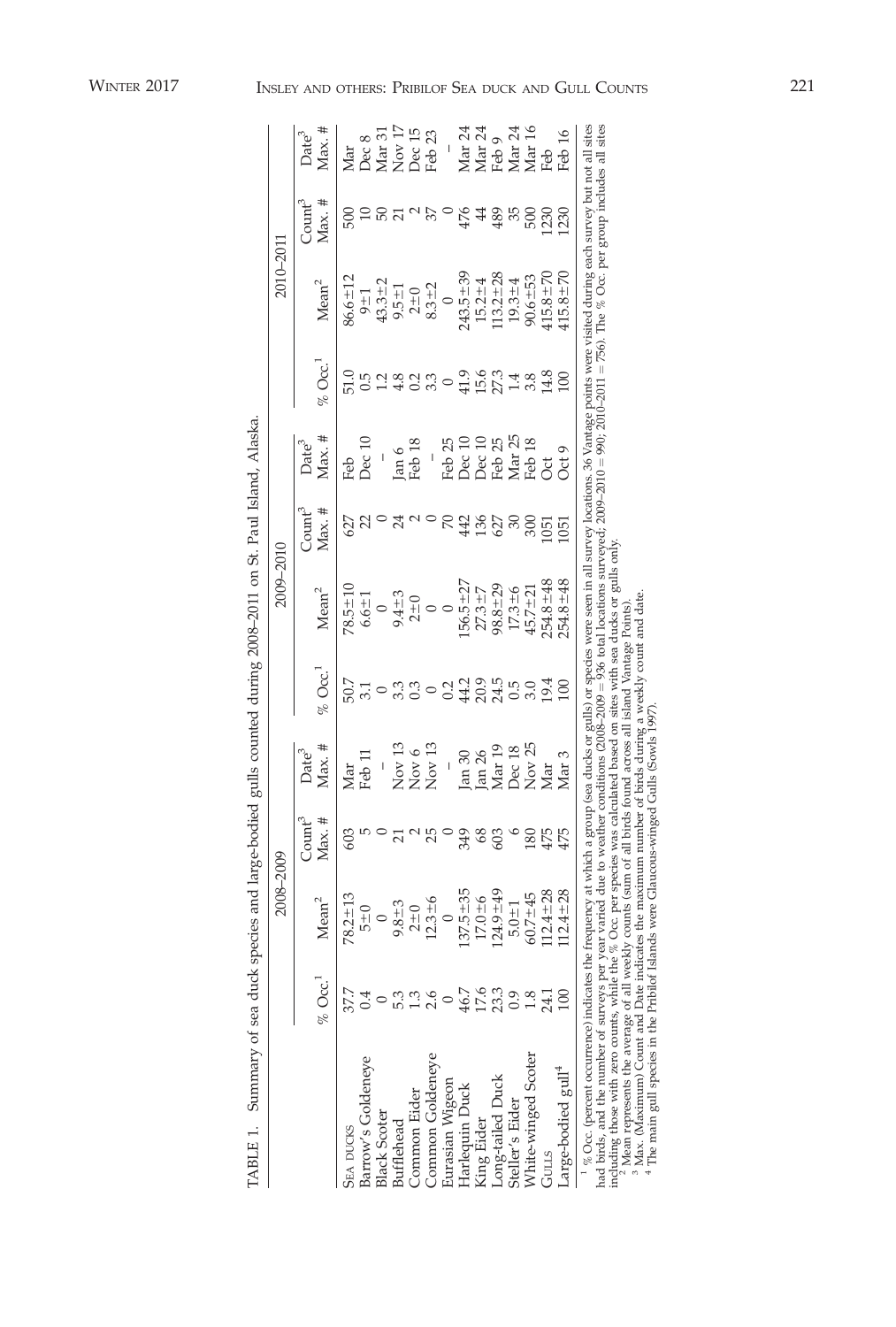

FIGURE 3. Mean numbers of sea ducks (a–e) and large-bodied gulls (f) at St. Paul Island, Alaska, from October– April in 2008–2009 (black line), 2009–2010 (black dotted line), and 2010–2011 (grey line). Values represent monthly means  $\pm$  SE of weekly counts summed across all island Vantage Points in the study.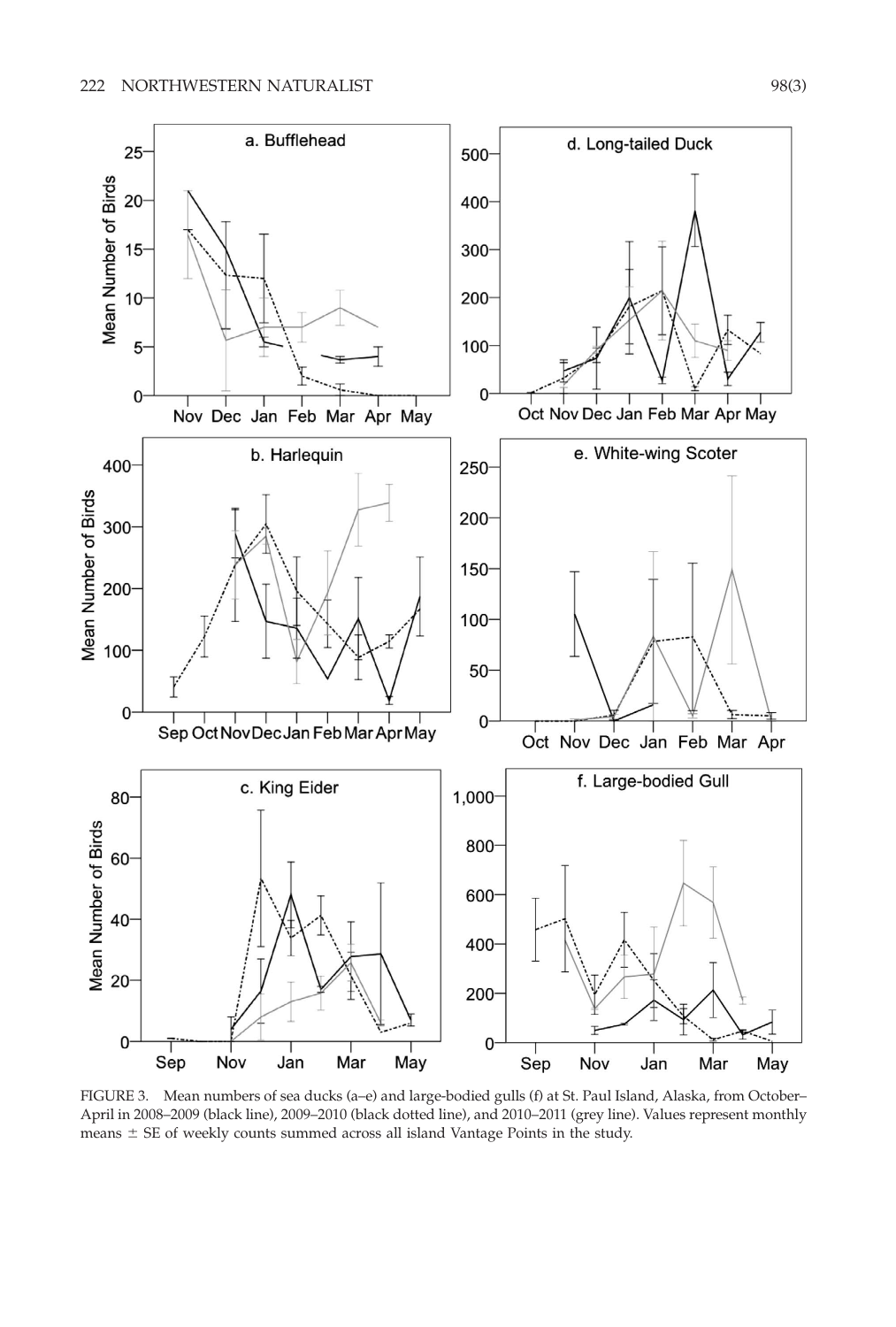

FIGURE 4. Distribution of sea ducks and large-bodied gulls at St. Paul Island, Alaska, during the peak of abundance in 2008–2009 (black circles), 2009–2010 (white), and 2010–2011 (stripes). Each circle represents the number of birds found in each region on the date that the maximum sum across all Vantage Points was found for that species. For example, a total of 442 Harlequin Ducks were counted on 10 December 2009, and most were located at Northeast Point.

(Fig. 3d). Geographically, Long-tailed Ducks concentrated in the Southeast Region in all years, particularly Reef Point (Fig. 4).

# White-winged Scoters

Counts of White-winged Scoters were characteristically punctuated in all survey periods although the peak timing varied: November in 2008 (approximately 180 birds), February in 2010 (approximately 300 birds), and March in 2011 (approximately 500 birds) (Fig. 3e). Geographic distribution of White-winged Scoters during the date of peak abundance was confined to the southern portion of the island, on either side of Reef Point, during the three non-breeding seasons (Fig. 4).

## Large-bodied Gulls

The numbers and geographic distribution of large-bodied gulls (mainly Glaucous-winged

Gulls and occasionally Glaucous Gulls and Herring Gulls), were distinctly different in 2008–2009 compared to the 2009–2010 and 2010–2011 seasons. During the 2008–2009 survey period, the number of individuals gradually increased from November to January and peaked in March at approximately 500 birds. During the 2009–2010 survey period, there was a rapid increase in the early autumn with peak counts in early October (>1000 birds), followed by a similarly rapid decrease. Afterward, numbers fluctuated from 300 to 700 birds until early February. During the 2010–2011 survey period, large-bodied gulls were present in early autumn, but peak numbers occurred later in February and March (1230 birds; Table 1), then remained at around 900 individuals until decreasing in late April (Fig. 3f). Among years, large-bodied gulls differed in total count numbers ( $F_{1, 63} = 5.956$ , P  $= 0.004$ ; Table 1). There were more birds in 2010– 2011 than 2008–2009 (Tukey's HSD test =  $P$  <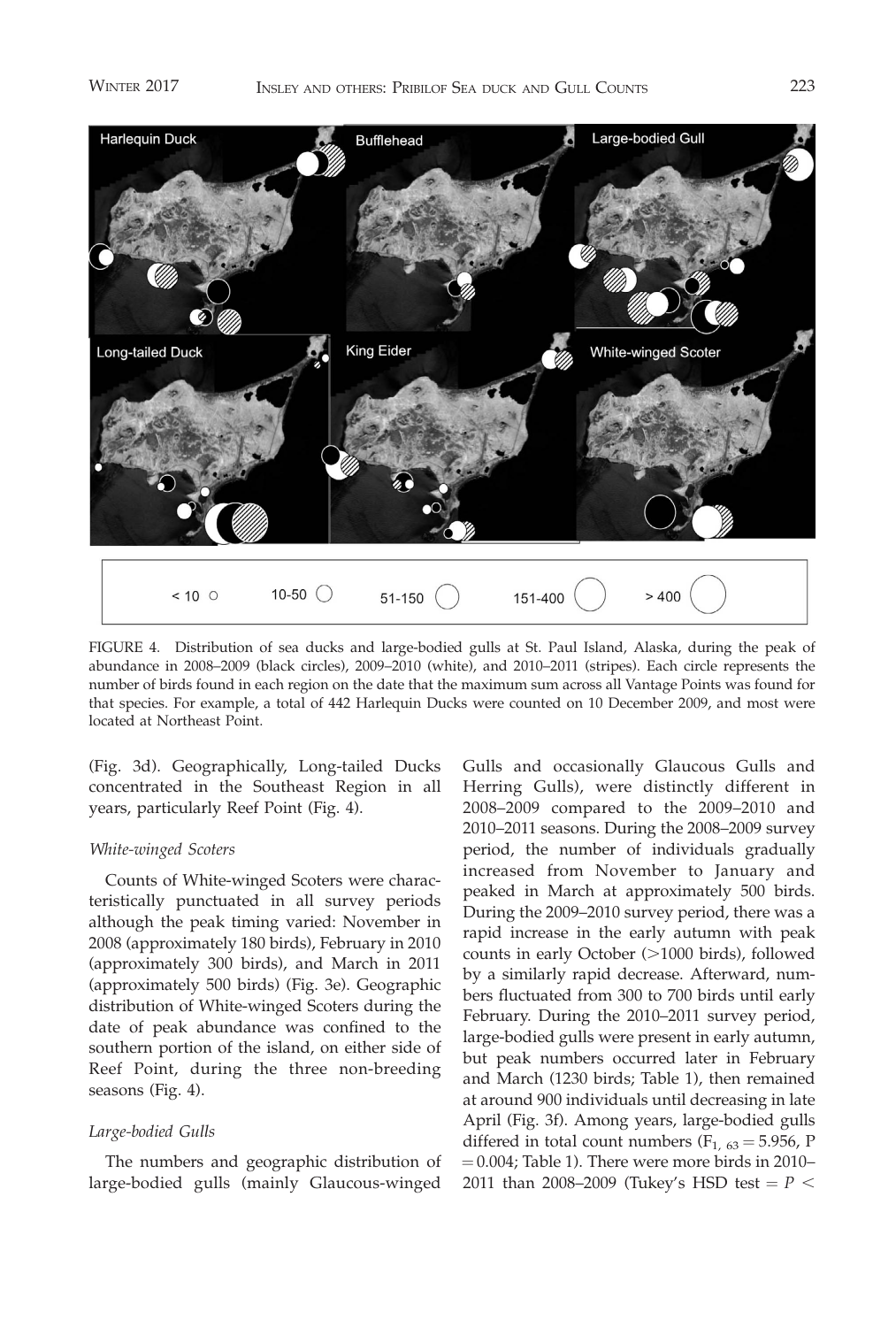0.0001). During the 2008–2009 survey period, distribution of large-bodied gulls at the date of peak abundance was entirely in the Southeast Region. During the next 2 survey periods they were distributed more widely along the southern shore of the island (Fig. 4).

## Other Sea Ducks

Other sea duck species, such as the Black Scoter (Melanitta americana) and Eurasian Wigeon (Anas penelope), were only seen in some years in groups of 50–70 individuals (Table 1).

#### **DISCUSSION**

Our study provides the first detailed estimation of the local numbers and distribution of sea duck species and the most prevalent largebodied gull species throughout 3 consecutive non-breeding seasons on one of the Pribilof Islands in the central Bering Sea. Although there was substantial intra-annual variation, total numbers and trends were mostly similar for each species across the study years, facilitating selection of count dates for future surveys. Sea duck and large-bodied gull numbers in nearshore areas were highest between February and March in all years supporting previous one-time counts in March 1993 and March 1996 (Sowls 1997). Nevertheless, one-time censuses could likely underestimate the number of some species of sea ducks. For example, Harlequin Ducks and King Eiders were more abundant earlier in the season between December and January, and all species showed considerable temporal variation.

The 5 most common and abundant sea ducks (Harlequin Duck, Long-tailed Duck, Whitewinged Scoter, King Eider, Bufflehead) observed in our surveys at St. Paul Island were seen from November to April, but were more abundant between November and January when sea ice off the Bering Sea shelf did not reach the nearshore area off the Pribilof Islands. Nonetheless, 2 of these species (Long-tailed Ducks, Harlequin Ducks) were abundant between February and March 2009 and 2010 when sea-ice cover was at its maximum around the Pribilof Islands (Sullivan and others 2013). These results support the results of other studies showing that the Pribilof Islands and adjacent areas are over-wintering sites and not merely stopover points for some sea duck species reported to winter in the northern Bering Sea (Harlequin Ducks: Phillips

and others 2006; Oppel and others 2008) and North Pacific region (Long-tailed Ducks: Bartzen and others 2016). Our study encompassed 3 cold years in the southeastern Bering Sea shelf, with extensive sea-ice cover reaching the Pribilof Islands (Stabeno and others 2012; Sullivan and others 2013). Thus, it is possible that peak dates in sea duck numbers might persist in later winter months (February and March) during warm years. A glimpse of how sea ducks would behave with fluctuating sea-ice pack was observed in the winter of 2010–2011. Increased abundances of all sea duck species in March 2011 coincided with sea ice retreat under southeasterly winds around the Pribilof Islands (Sullivan and others 2013).

We found smaller numbers of King Eiders (40 versus approximately 400 individuals) and Steller's Eiders (36 versus 136), and larger numbers of White-winged Scoters (500 versus 3) compared to those reported by Sowls (1997) in the same month (March) 15 y ago. Although these results are snapshots of local numbers, they agree with studies of population changes of some of these sea duck species in the Pacific. For example, King Eiders declined by 50% from 1976 to 1996 (Suydam and others 2000) as did Steller's Eiders by more than 50% from the 1960s to the 1990s (Palmer 1976; Fredickson and others 2001). The cause of population declines of these eider species is poorly understood. Species-specific life-history traits are likely to influence sea duck resilience to changes in habitat and food sources, as can be expected with future climatic change (Derksen and others 2015).

The distinctive geographic distribution of Buffleheads and White-winged Scoters around the Salt Lagoon area on St. Paul Island (Fig. 2) suggests a more specialized need for tidal-driven habitats with substantial tidal flats exposed during low water (Flint and others 1999). The Salt Lagoon area is tidally connected to the Salt Lagoon Channel, St. Paul Harbor, and the Bering Sea. Salt Lagoon is protected from pack-ice movements and contains a diverse and abundant set of benthic organisms (Flint and others 1999). Our results support the preference of these 2 shallow-diver species, observed in other overwintering areas, for sheltered bays and inlets with abundant crustaceans and mollusks (Palm and others 2013; Baldassare 2014; Gauthier 2014). Flint and others (2004) also found that Long-tailed Ducks are another species that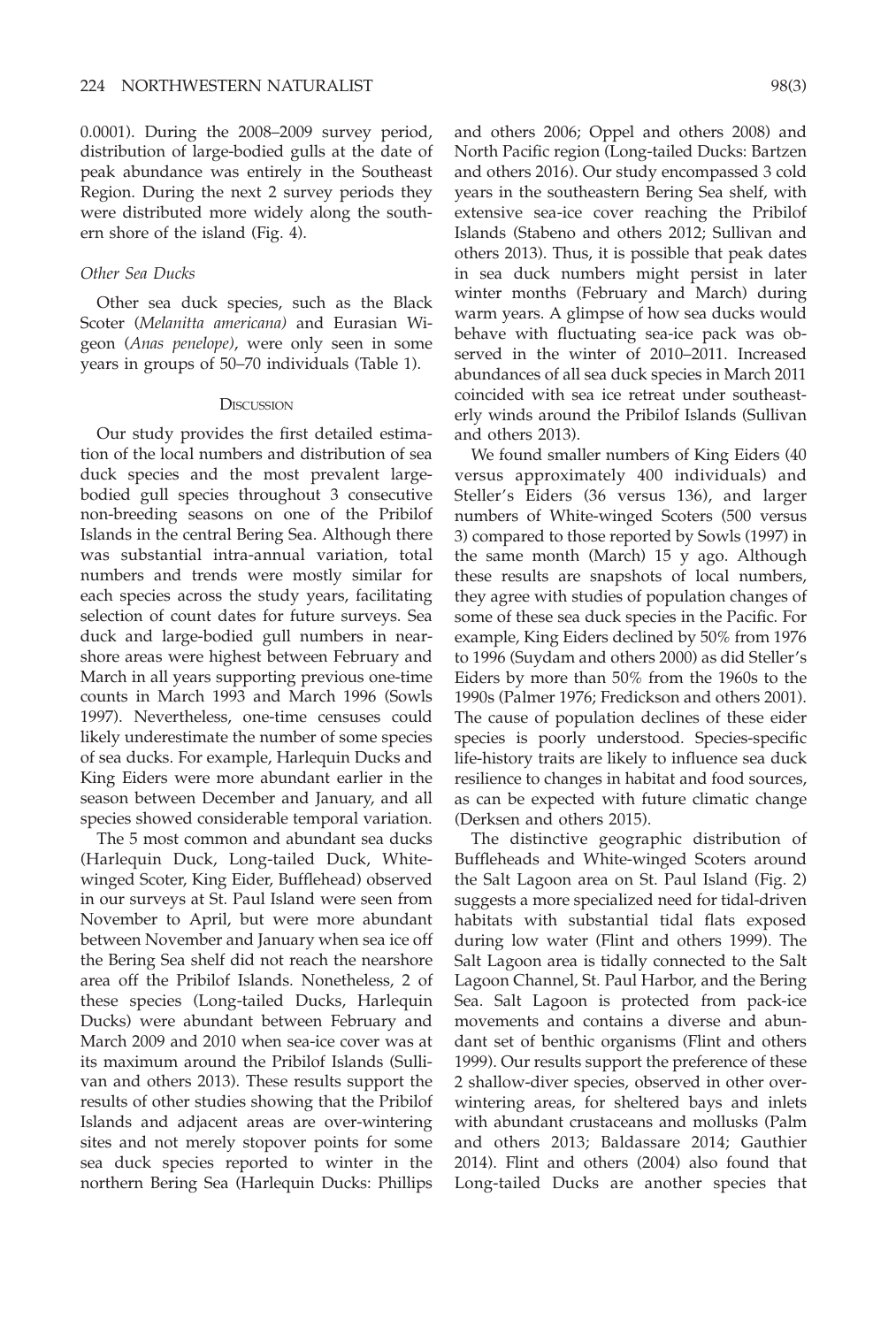congregate consistently in the same areas. Over 3 y, we found this species mostly in the southeast region of St. Paul Island, particularly the shallow waters of Reef Point (Fig. 2).

Non-breeding large-bodied gulls, mostly Glaucous-winged Gulls, appear to have increased in numbers on St. Paul Island since the last survey in March 1996 (900 versus 400 birds). Of note, large-bodied gulls did not concentrate in landfill areas such as the dump, but mostly in the village area and southern shore where dockside and outfall fish offal are found. The steady food source from fishery discards might explain an apparent increase in non-breeding large-bodied gulls. There was no observed sign of gull nesting activity on the island supporting non-breeding peaks being a seasonal event due to large migratory movements from other breeding areas (Hatch and others 2011). Thus, the apparent increase of non-breeding largebodied gulls on St. Paul Island might not be a threat to other seabirds during the summer. In the present study, large-bodied gulls shared the same over-wintering sites and peak times during the year as many sea duck species (for example, in the less ice-covered March 2011). In other areas, the positive relationship between gull numbers and diving ducks in foraging flocks is apparently explained by both commensalism and kleptoparasitism (Marchowski and others 2015). Herring Gulls can steal bivalves from over-wintering diving ducks (Marchowski and others 2015), as can Glaucous Gulls from sea ducks (Varpe 2010). Further studies would determine whether large-bodied gulls on St. Paul Island follow sea ducks for scavenging or stealing prey as a primary food source or to complement fishery discards.

Using well-defined monitoring protocols, our study was successful in establishing a baseline and providing local numbers throughout the non-breeding season of the high-priority sea duck and large-bodied gull species present on St. Paul Island. Our results have 2 important outcomes for resource management. First, they provide information on local wildlife identified as high priority by the USFWS Alaska Maritime National Wildlife Refuge Bering Sea Unit. Second, they demonstrate the cost effectiveness of using existing locally based infrastructure for collecting valuable yet logistically difficult data over the non-breeding season. The latter is viewed as an important step toward developing self-sufficient and long-lasting resource management. Additionally, we expect the data produced during this project will greatly facilitate the development of local ordinances and enforcement as well as more general management needs such as development of a management plan. Collection of logistically difficult yet ecologically important data by trained individuals from local communities can fill an important niche in local species management.

In conclusion, our study fills an important gap in our current understanding of the regional sea duck and gull status during the non-breeding season and promotes significant local capacity on the Pribilof Islands. Both aspects can have long-lasting positive effects for management of these avian species, as well as subsistence and sport-hunting activities.

#### **ACKNOWLEDGMENTS**

This project was funded by US Fish and Wildlife Service Tribal Wildlife Grant No. U2-23-NA-1 to the Aleut Community of St. Paul Island-Tribal Government, Ecosystem Conservation Office. Special thanks to V Byrd, A Sowls, and H Renner of the USFWS Regional Office, Homer, Alaska, for their feedback at the beginning of this project. All the authors have contributed to designing or performing the research and writing the manuscript, and declare that the work was conducted with scientific integrity and free from conflicts of interest.

## LITERATURE CITED

- BALDASSARE GA. 2014. Ducks, geese, and swans of North America. Baltimore, MD: John Hopkins University Press. 1027p.
- BARTZEN BA, DICKSON DL, BOWMAN TD. 2016. Migration characteristics of long-tailed ducks (Clangula hyemalis) from the western Canadian Arctic Polar Biology doi:10.1007/s00300-016-2035-6.
- BREWER R, editor. 2007. Community-based coastal observing in Alaska. Aleutian Life Forum 2006. Alaska Sea Grant College Program Report AK-SG-07-03. 107 p.
- BUMP JK, LOVVORN JR. 2004. Effects of lead structure in Bering Sea pack ice on the flight costs of wintering Spectacled Eiders. Journal of Marine Systems 50:113–139.
- BYRD GV, SCHMUTZ JA, RENNER HM. 2008. Contrasting population trends of piscivorous seabirds in the Pribilof Islands: A 30-year perspective. Deep-Sea Research II 55:1846–1855.
- DALE VH, BEYELER SC. 2001. Challenges in the development and use of ecological indicators. Ecological Indicators 1:3–10.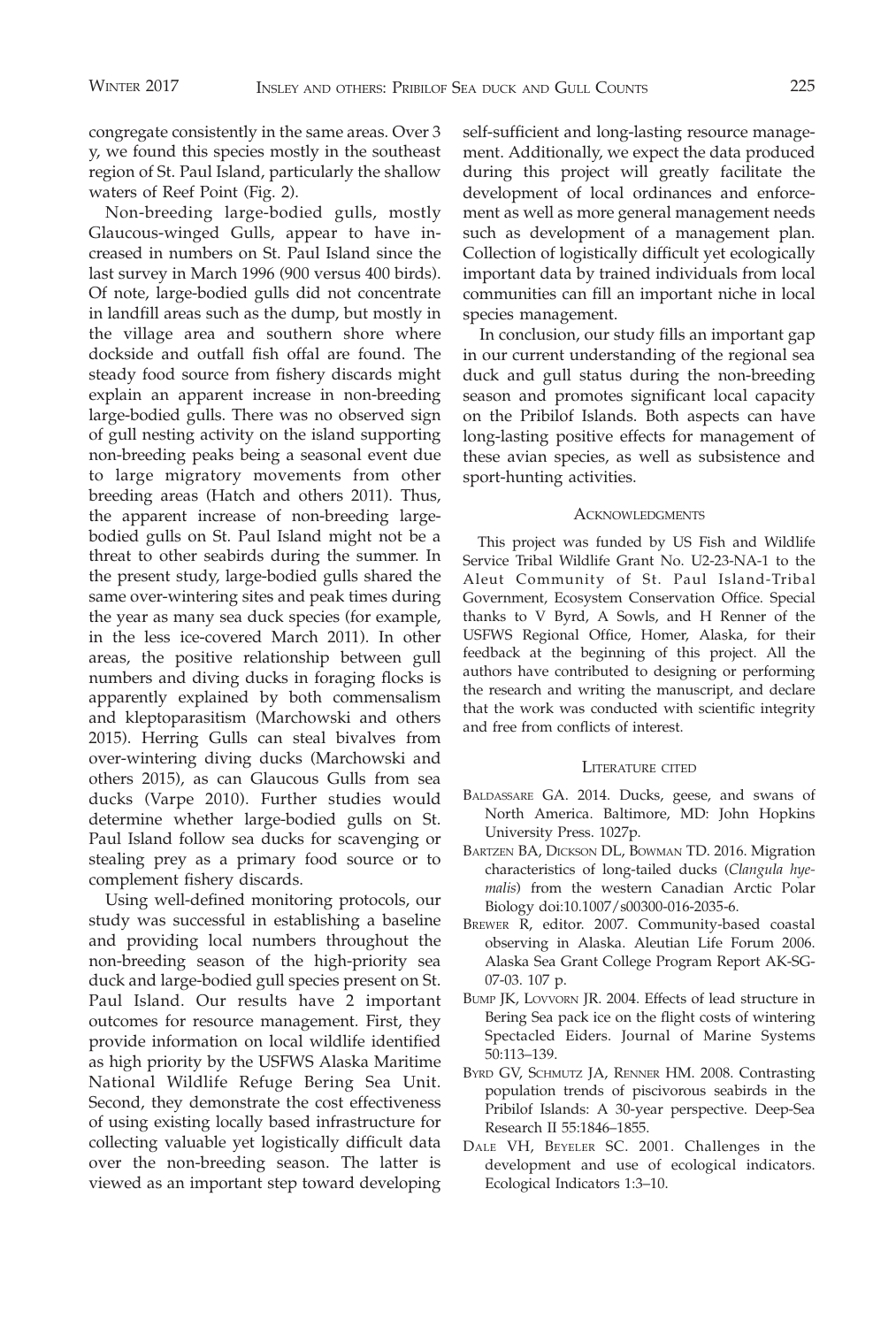- DERKSEN DV, PETERSON MR, SAVARD J-P L. 2015. Habitats of North American seaducks. In: Savard J-P L, Derksen DV, Ester D, Eadie JM, editors. Ecology and Conservation of North American sea ducks. Boca Raton, FL: CRC Press. p 471–507.
- DICKINSON JL, SHIRK J, BONTER D, BONNEY R, CRAIN R, MARTIN J, PHILLIPS T, PURCELL K. 2012. The current state of citizen science as a tool for ecological research and public engagement. Frontiers in Ecology and the Environment 10:291–297.
- FIDEL M, KLISKEY A, ALESSA L, SUTTON O. 2014. Walrus harvest locations reflect adaptation: A contribution from a community-based observations network in the Bering Sea. Polar Geography 37:48–68.
- FLINT MV, POYARKOV SG, RYBNIKOV PV, SUKHANOVA IN. 1999. Investigations of the Pribilof Marine Ecosystem: Ecosystems of the Saint Paul Island Salt Lagoon and Harbor (Village Cove). Moscow: P. P. Shirshov Institute of Oceanology, Russian Academy of Sciences.
- FLINT PI, LACROIX DL, REED JA, LANCTOT RB. 2004. Movements of flightless Long-tailed ducks during wing molt. Waterbirds 27:35–40.
- FREDRICKSON LH 2001. Steller's Eider (Polysticta stelleri). In: Poole A, Gill F, editors. The Birds of North America Online. Ithaca, NY: Cornell Lab of Ornithology.
- FREITAG A, PFEFFER MJ. 2013. Process, no product: Investigating recommendations for improving citizen science ''success''. PLosONE 8(5): e64079, doi: 10: 1371/journal.pone.0064079.
- FURNESS RW, CAMPHUYSEN CJ. 1997. Seabirds as monitors of the marine environment. ICES Journal of Marine Science 54:726–737.
- GAUTHIER G. 2014. Bufflehead (Bucephala albeola). In: Rodewald PG, editor. The Birds of North America Online. Ithaca, NY: Cornell Lab of Ornithology.
- GUILLEMETTE M, HIMMELMANN JH, BARETTE C, REED A. 1993. Habitat selection by Common Eiders in winter and its interaction with flock size. Canadian Journal of Zoology 71:1259–1266.
- HATCH SH, GILL VA, MULCAHY DM. 2011. Migration and wintering areas of Glaucous-winged Gulls from South-Central Alaska. Condor 113:340–351.
- HAYWARD JL, VERBEEK NA. 2008. Glaucous-winged Gull (Larus glaucescens). In: Poole A, Gill F, editors. The Birds of North America No. 59. Washington, DC: The American Ornithologist Union.
- HAYWOOD BK, PARRISH JK, DOLLIVER J. 2016. Place-based and data-rich citizen science as a precursor for conservation action. Conservation Biology 30:476– 486.
- HUNT GL, STABENO PJ. 2002. Climate change and the control of energy flow in the southeastern Bering Sea. Progress in Oceanography 55:5–22.
- HUNTINGTON HP, BRAEM NM, BROWN CL, HUNN E, KRIEG TM, LESTENKOF P, NOONGWOOK G, SEPEZ J, SIGLER MF, WIESE FK, ZAVADIL P. 2013. Local and traditional

knowledge regarding the Bering Sea ecosystem: Selected results from five indigenous communities. Deep Sea Research Part II: Topical Studies in Oceanography 94:323–332.

- JORDAN DS. 1898. The fur seals and fur-seal Islands of the North Pacific Ocean. Washington, DC: US Department of the Treasury: Government Printing Office. 31 p.
- LOK EK, ESLER D, TAKEKAWA JY, DE LA CRUZ SEW, BOYD WS, NYSEWANDER DR, EVENSON JR, WARD DH 2011. Stopover habitats of spring migrating Surf Scoters in southeast Alaska. Journal of Wildlife Management 75:92–100.
- MAHONEY A, GEARHEARD S, OSHIMA T, QILLAQ T. 2009. Sea ice thickness measurements from a communitybased observing network. Bulletin of the American Meteorological Society 90:370–377.
- MARCHOWSKI D, JANKOWIAK Ł, WYSOCKI D. 2015. Newly demonstrated foraging method of Herring Gulls and Mew Gulls with benthivorous diving ducks during the nonbreeding period. The Auk: Ornithological Advances. 31–40. doi: 10.1642/AUK-15-62. 1.
- MARTIN PD, DOUGLAS DC, OBRITSCHKEWITSCH T, TORRENCE S. 2015. Distribution and movements of Alaskabreeding Steller's Eiders in the nonbreeding period. The Condor: Ornithological Applications 117:341– 353.
- MCGEHEE SM, EITNIEAR JC. 2007. Kleptoparasitism of Magellanic flightless steamer-ducks (Tachyeres pteneres) by Kelp Gulls (Larus dominicanus) Boletín SAO 17:141–144.
- OPPEL S, POWELL AN, DICKSON DL. 2008. Timing and distance of King Eider migration and winter movements. Condor 110: 296–305.
- PALM EC, ESLER D, ANDERSON EM, WILLIAMS TD, WILSON MT. 2013. Variation in physiology and energy management of wintering White-winged Scoters in relation to local habitat conditions. Condor 115:750–761.
- PALMER RS, editor. 1976. Handbook of North American birds, Vol. 3: Waterfowl (Part 2) Eiders, Wood Ducks, Diving Ducks, Mergansers, Stifftails. New Haven, CT: Yale University Press.
- PETERSEN MR, FLINT PL. 2002. Population structure of Pacific Common Eiders breeding in Alaska. Condor 104:780–787.
- PHILLIPS LM, POWELL AN, REXSTAD EA. 2006. Large-scale movements and habitat characteristics of King Eiders throughout the nonbreeding period. Condor 108:887–900.
- PIATT JF, HARDING AMA, SHULTZ M, SPECKMAN SG, VAN PELT TI, DREW GS, KETTLE AB. 2007. Seabirds as indicators of marine food supplies: Cairns revisited. Marine Ecology Progress Series 352:221–234.
- RENNER H, DRUMMOND B, BENSON AM, PAREDES R. 2014. Reproductive success of kittiwakes and murres in sequential stages of the nesting period: Relation-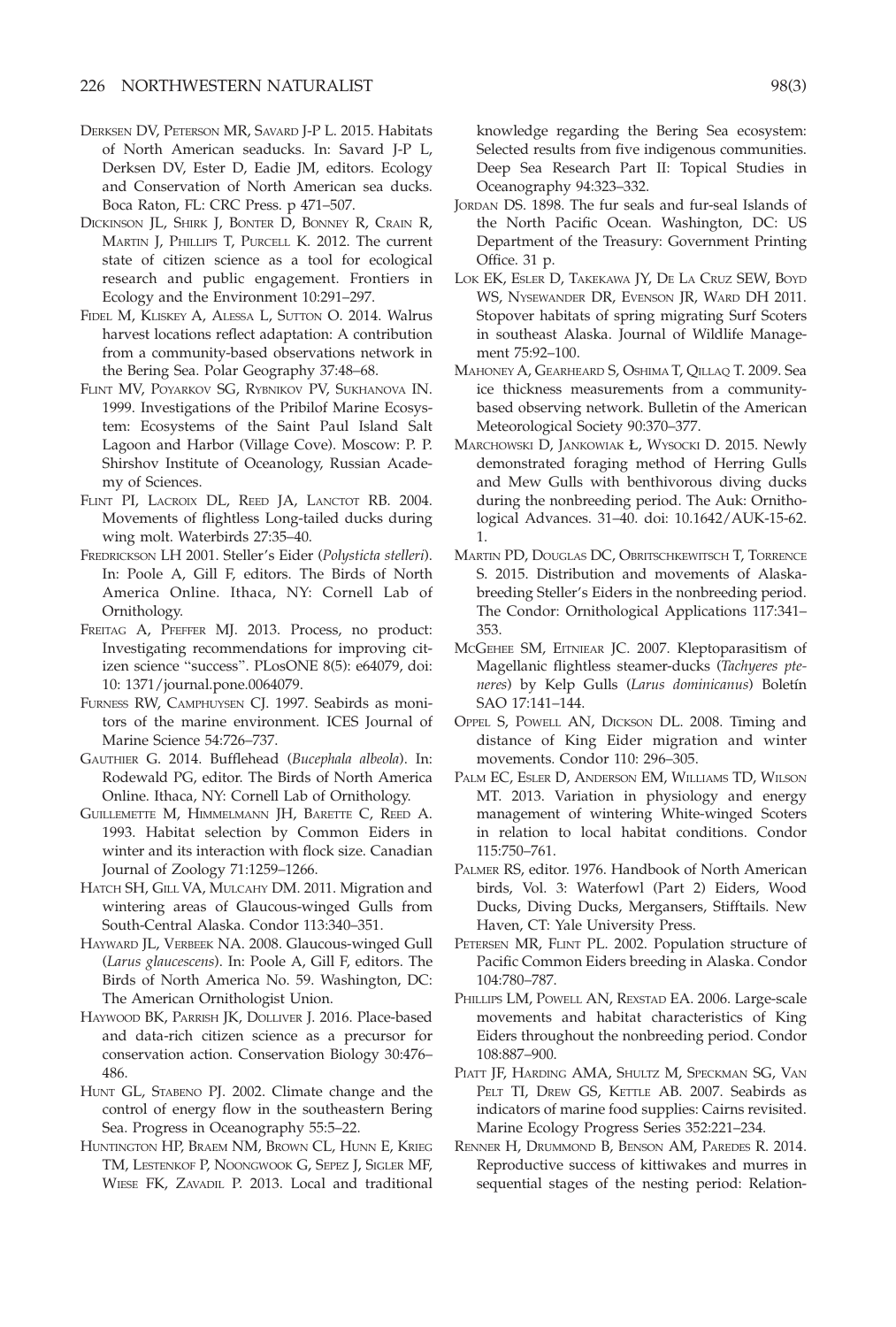ships with diet and oceanography. Deep-Sea Research II 109:251–265.

- SOWLS AL. 1993. Trip report: Winter wildlife and oil contamination surveys, St. Paul Island, Alaska, 8– 12 March 1993. US Fish and Wildlife Service Report. Homer, AK: AMNWR 93/15. 11p.
- SOWLS AL. 1997. Winter observations associated with the Citrus oil spill of February/March, 1996. US Fish and Wildlife Service Report. Homer, AK: AMNWR 97/23. 14p.
- STABENO P, MOORE S, NAPP J, SIGLER M, ZERBINI A. 2012. Comparison of warm and cold years on the southeastern Bering Sea shelf and some implications for the ecosystem. Deep Sea Research II 65– 70:31–45.
- SULLIVAN ME, KACHEL NB, MORDY CW, SALO SA, STABENO PJ. 2013. Sea ice and water column structure on the eastern Bering Sea shelf. Deep-Sea Research II 109:39–56.
- SUYDAM, RS. 2000. King Eider (Somateria spectabilis). In: Poole A, Gill F, editors. The birds of North America, No. 491. Philadelphia, PA: The Birds of North America, Inc.
- VARPE O. 2010. Stealing bivalves from Common Eiders: Kleptoparasitism by Glaucous Gulls in spring. Polar Biology 33:359–365.

Submitted 28 September 2016, accepted 2 May 2017. Corresponding Editor: D Max Smith.